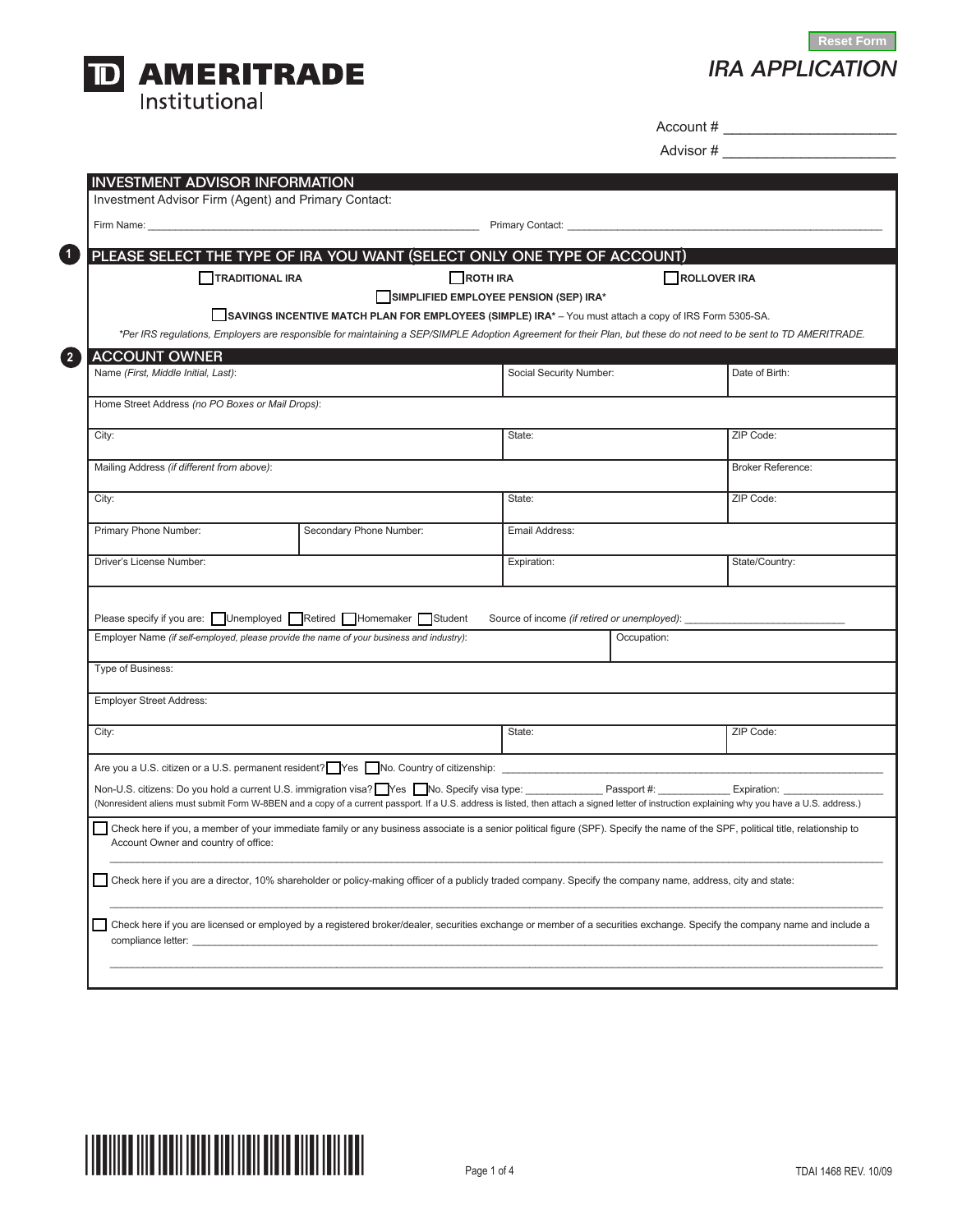

# CASH SWEEP VEHICLE CHOICES (Please select only one)

TD AMERITRADE FDIC Insured Deposit Account (IDA)

### **TD Asset Management USA Funds (TDAM)**

#### TDAM Municipal Portfolio

Invests primarily in high-quality municipal securities that pay dividends exempt from federal income tax.

- $\Box$  TDAM New York Municipal Money Market Portfolio Invests primarily in high-quality municipal securities that pay dividends which are exempt from federal, New York state and New York City income tax.
- TDAM California Municipal Money Market Portfolio Invests primarily in high-quality municipal securities that pay dividends which are exempt from federal and California state income taxes.

**NOTE: If not specified, all credit balances will automatically be swept daily to the TD AMERITRADE FDIC Insured Deposit Account. See the Client Agreement for a complete description of the Cash Sweep program. An investment in a money market mutual fund is not insured or guaranteed by the Federal Deposit Insurance Corporation (FDIC) or any other government agency. Although a money market fund seeks to preserve the value of your investment at \$1 per share, it is possible to lose money by investing in a money market fund. Tax-exempt portfolios may pay dividends that are subject to the alternative minimum tax, and also may pay taxable dividends due to investments in taxable obligations. More complete information about the money market funds, including management fees and expenses, is contained in the prospectus, which can be obtained by calling your advisor. Please read the prospectus carefully before you invest or send money.**

| Name (First, Middle Initial, Last):                                                                                                                                                                                                                                                                                                                                                                                                                                        | Social Security Number:                    | Date of Birth: |
|----------------------------------------------------------------------------------------------------------------------------------------------------------------------------------------------------------------------------------------------------------------------------------------------------------------------------------------------------------------------------------------------------------------------------------------------------------------------------|--------------------------------------------|----------------|
| Home Street Address (no PO Boxes or Mail Drops):                                                                                                                                                                                                                                                                                                                                                                                                                           |                                            |                |
| City:                                                                                                                                                                                                                                                                                                                                                                                                                                                                      | State:                                     | ZIP Code:      |
| Relationship:                                                                                                                                                                                                                                                                                                                                                                                                                                                              | Type of Beneficiary:<br>Primary Contingent | Share %:       |
| Name (First, Middle Initial, Last):                                                                                                                                                                                                                                                                                                                                                                                                                                        | Social Security Number:                    | Date of Birth: |
| Home Street Address (no PO Boxes or Mail Drops):                                                                                                                                                                                                                                                                                                                                                                                                                           |                                            |                |
| City:                                                                                                                                                                                                                                                                                                                                                                                                                                                                      | State:                                     | ZIP Code:      |
| Relationship:                                                                                                                                                                                                                                                                                                                                                                                                                                                              | Type of Beneficiary:<br>Primary Contingent | Share %:       |
| Name (First, Middle Initial, Last):                                                                                                                                                                                                                                                                                                                                                                                                                                        | Social Security Number:                    | Date of Birth: |
| Home Street Address (no PO Boxes or Mail Drops):                                                                                                                                                                                                                                                                                                                                                                                                                           |                                            |                |
| City:                                                                                                                                                                                                                                                                                                                                                                                                                                                                      | State:                                     | ZIP Code:      |
| Relationship:                                                                                                                                                                                                                                                                                                                                                                                                                                                              | Type of Beneficiary:<br>Primary Contingent | Share %:       |
| Name (First, Middle Initial, Last):                                                                                                                                                                                                                                                                                                                                                                                                                                        | Social Security Number:                    | Date of Birth: |
| Home Street Address (no PO Boxes or Mail Drops):                                                                                                                                                                                                                                                                                                                                                                                                                           |                                            |                |
| City:                                                                                                                                                                                                                                                                                                                                                                                                                                                                      | State:                                     | ZIP Code:      |
| Relationship:                                                                                                                                                                                                                                                                                                                                                                                                                                                              | Type of Beneficiary:<br>Primary Contingent | Share %:       |
| This section should be reviewed if the residence of the account owner is located in a community property or marital property state, and the account owner is married and is not<br>naming their spouse as sole primary beneficiary. Due to the important tax consequences of giving up one's community property interest, individuals signing this section should<br>consult with a tax or legal advisor.                                                                  |                                            |                |
| I am the spouse of the account owner. I consent to the named beneficiaries other than or in addition to myself. I assume full responsibility for any adverse consequences that may result. No tax or<br>legal advice was given to me by the Custodian.                                                                                                                                                                                                                     |                                            |                |
| Signature of Spouse: the contract of the contract of the contract of the contract of Spouse:                                                                                                                                                                                                                                                                                                                                                                               |                                            |                |
| * PLEASE NOTE: Type of beneficiary is required. The total percentages for primary beneficiaries must equal 100%. The total percentages for contingent beneficiaries must equal 100%. If additional space<br>is required, please attach a separate sheet with additional beneficiaries. $\Box$ I have attached a separate sheet with additional beneficiaries.<br>Designated Beneficiary (student/child for whom account is established) cannot be named Death Beneficiary. |                                            |                |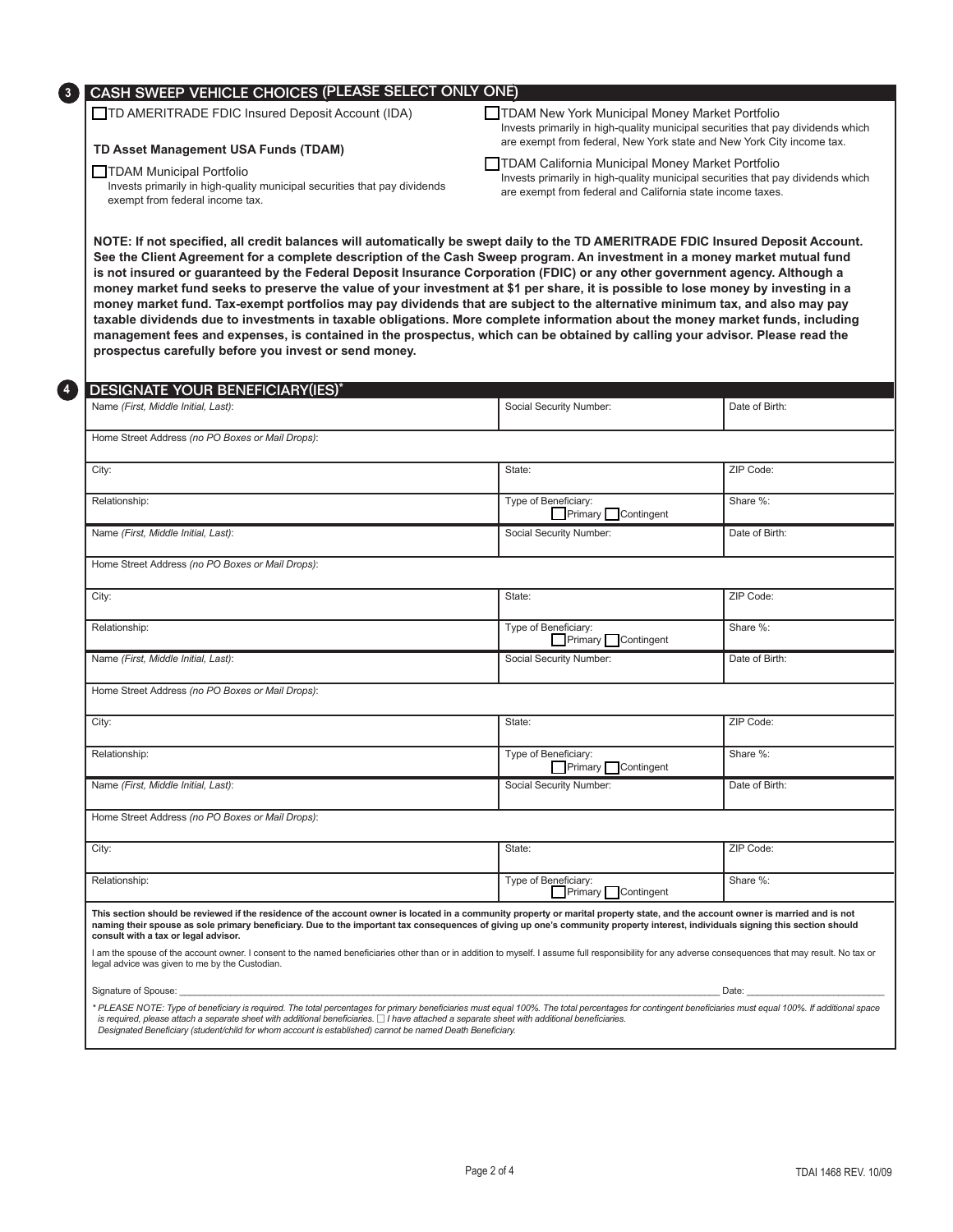#### CUSTODY SERVICES, CONFIRMATION AND STATEMENT PREFERENCES

TD AMERITRADE will provide my name to corporations whose securities I hold in my account for the purpose of additional corporate communications, unless I have  $checked$  here:

By providing your email address, you consent to receive electronic trade confirmations and statements. Account statements and trade confirmations detailing any purchase or sale of a security will be sent to the email address on record unless you choose to have them sent to the mailing address of record by checking below.

**Monthly Paper Statements** 

**5**

**8**

**Paper Trade Confirmations** 

### **6** ADVISOR AUTHORIZATION

#### Please initial to indicate your approval.

Initials: Intereby authorize the Agent listed above to execute trades in my account. (Limited Power of Attorney – see attached.) Initials: I hereby authorize TD AMERITRADE to pay my Agent's fee from my account as directed by my Agent. (Authorization to Pay Fees to Agent – see attached.)

## **7** LIMITED POWER OF ATTORNEY

**LIMITED TO PURCHASE AND SALE OF SECURITIES, INCLUDING THE TRADING OF OPTIONS, IF APPLICABLE.**

By my initials above in Section 6, and to the extent indicated herein, I hereby constitute and appoint the Advisory Firm or individual named herein as my agent and attorney-in-fact ("Agent"), to buy, sell and trade in stocks, bonds and any other securities and/or contracts relating to the same accordance with the Client Agreement (incorporated by reference) applicable to this account held in my name, or number on your books, without notice to me. My Agent is authorized to effect such transactions in my account via any available medium, electronic access or otherwise, including but not limited to electronic access via personal computer or touch-tone phone.

If I have signed an options agreement, my Agent is specifically authorized to effect options transactions in my account, up to my approved level. I have received a copy of the booklet "Characteristics and Risks of Standardized Options." I hereby agree to indemnify and hold harmless TD AMERITRADE, Inc. ("TD AMERITRADE"), its affiliates and their directors, officers, employees and agents from and against all claims, actions, costs and liabilities, including attorneys' fees, arising out of or related to reliance on this authorization and to pay promptly on demand any and all losses arising there from or debit balance due thereon. In all such purchases, sales or trades, you are authorized to follow the instructions of my Agent in every respect concerning my account with you; and my Agent is authorized to act for me and on my behalf in the same manner and with the same force and effect as I might or could do with respect to such purchases, sales or trades, as well as with respect to all other things necessary or incidental to the furtherance or conduct of such purchases, sales or trades, including the delivery of securities or monies from the account in the Account Owner(s) name.

I hereby ratify and confirm any and all transactions with you heretofore or hereafter made by my Agent for my account. This authorization and indemnity is in addition to, and in no way limits or restricts, any rights which you may have under any other agreement or agreements between me and TD AMERITRADE.

If this is a fiduciary account, Account Owner(s) affirm(s) that this grant of limited trading authority has been conferred consistent with any fiduciary duties or powers of Account Owner(s).

This authorization is a continuing one and shall remain in full force and effect, and you shall have no duty of inquiry. I may change or revoke this authorization by a written notice addressed and delivered to TD AMERITRADE. Until you receive such written revocation, you are entitled to act in reliance on this authorization and indemnity. Any revocation of this authorization shall have no effect on any liability which results from transactions initiated before you receive written notice of revocation. This authorization and indemnity shall inure to the benefit of your present firm and of any successor firm or firms, irrespective of any change or changes at any time in the personnel thereof for any causes whatsoever, and of the assigns of your present firm or any successor firms.

**I have carefully read this power of attorney and indemnity and understand that it authorizes my Agent named herein to exercise rights and powers over my accounts as if I had exercised them myself and that my Agent's actions and instructions with respect to my accounts are fully binding on me. I also understand and agree that TD AMERITRADE has no duty or responsibility to monitor trading in my accounts by my Agent or notify me prior to accepting instructions. I understand that Agent will automatically receive duplicate confirmations and statements unless I request otherwise.**

## AUTHORIZATION TO PAY FEES TO AGENT

By my initials above in Section 6, and to the extent indicated herein, I hereby authorize TD AMERITRADE, Inc. ("TD AMERITRADE") to pay Agent from my account the Agent's management fees as invoiced by Agent. I also authorize TD AMERITRADE to liquidate shares of any money market mutual fund I may hold in my account to the extent necessary to pay such fees. TD AMERITRADE shall rely on Agent's invoices and have no responsibility for the calculation or verification of fees.

I will indemnify and hold TD AMERITRADE and its affiliates, directors, officers, employees, successors and assigns harmless from all losses, claims, damages, liabilities and costs, including attorneys' fees, which TD AMERITRADE may incur by relying upon representation of Agent or upon this authorization.

This authorization will remain in full force and effect until revoked by me by a written notice addressed and delivered to TD AMERITRADE.